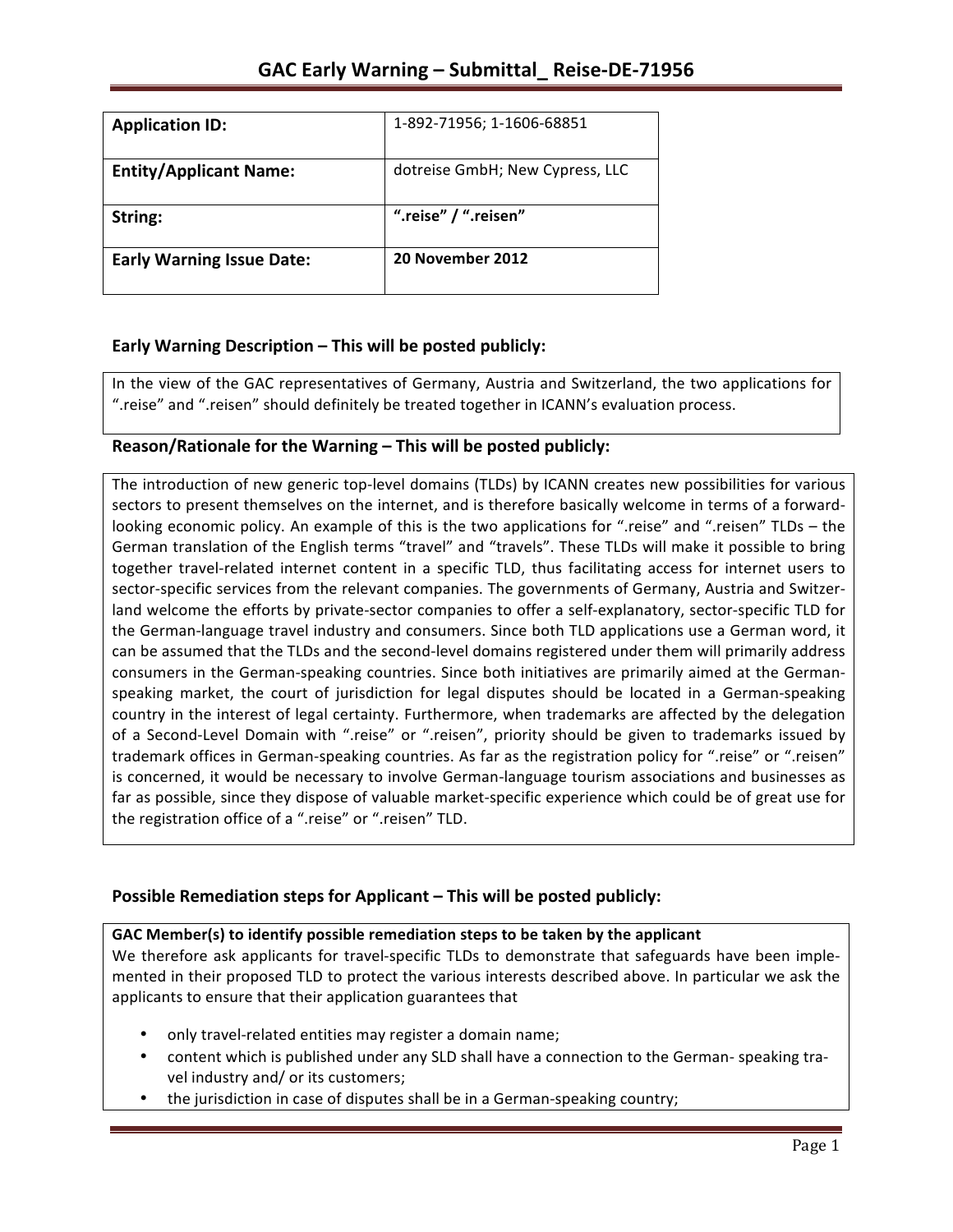account is taken of existing or future suggestions of the directly or indirectly targeted Germanspeaking travel industry, appropriate solutions are proposed to it, and agreements are made accordingly.

## **Further Notes from GAC Member(s) (Optional) – This will be posted publicly:**

The governments of Switzerland and Austria support this EW (see also the attached letter and e-mail **correspondence).**

# **INFORMATION FOR APPLICANTS**

# **About GAC Early Warning**

The GAC Early Warning is a notice only. It is not a formal objection, nor does it directly lead to a process that can result in rejection of the application. However, a GAC Early Warning should be taken seriously as it raises the likelihood that the application could be the subject of GAC Advice on New gTLDs or of a formal objection at a later stage in the process. Refer to section 1.1.2.4 of the Applicant Guidebook (http://newgtlds.icann.org/en/applicants/agb) for more information on GAC Early Warning.

# **Instructions if you receive the Early Warning**

**ICANN** strongly encourages you work with relevant parties as soon as possible to address the concerns **voiced in the GAC Early Warning.** 

## **Asking questions about your GAC Early Warning**

If you have questions or need clarification about your GAC Early Warning, please contact gacearlywarning@gac.icann.org. As highlighted above, ICANN strongly encourages you to contact gacearlywarning@gac.icann.org as soon as practicable regarding the issues identified in the Early Warning. 

#### **Continuing with your application**

If you choose to continue with the application, then the "Applicant's Response" section below should be completed. In this section, you should notify the GAC of intended actions, including the expected completion date. This completed form should then be sent to gacearlywarning@gac.icann.org. If your remediation steps involve submitting requests for changes to your application, see the change request process at http://newgtlds.icann.org/en/applicants/customer-service/change-requests.

In the absence of a response, ICANN will continue to process the application as submitted.